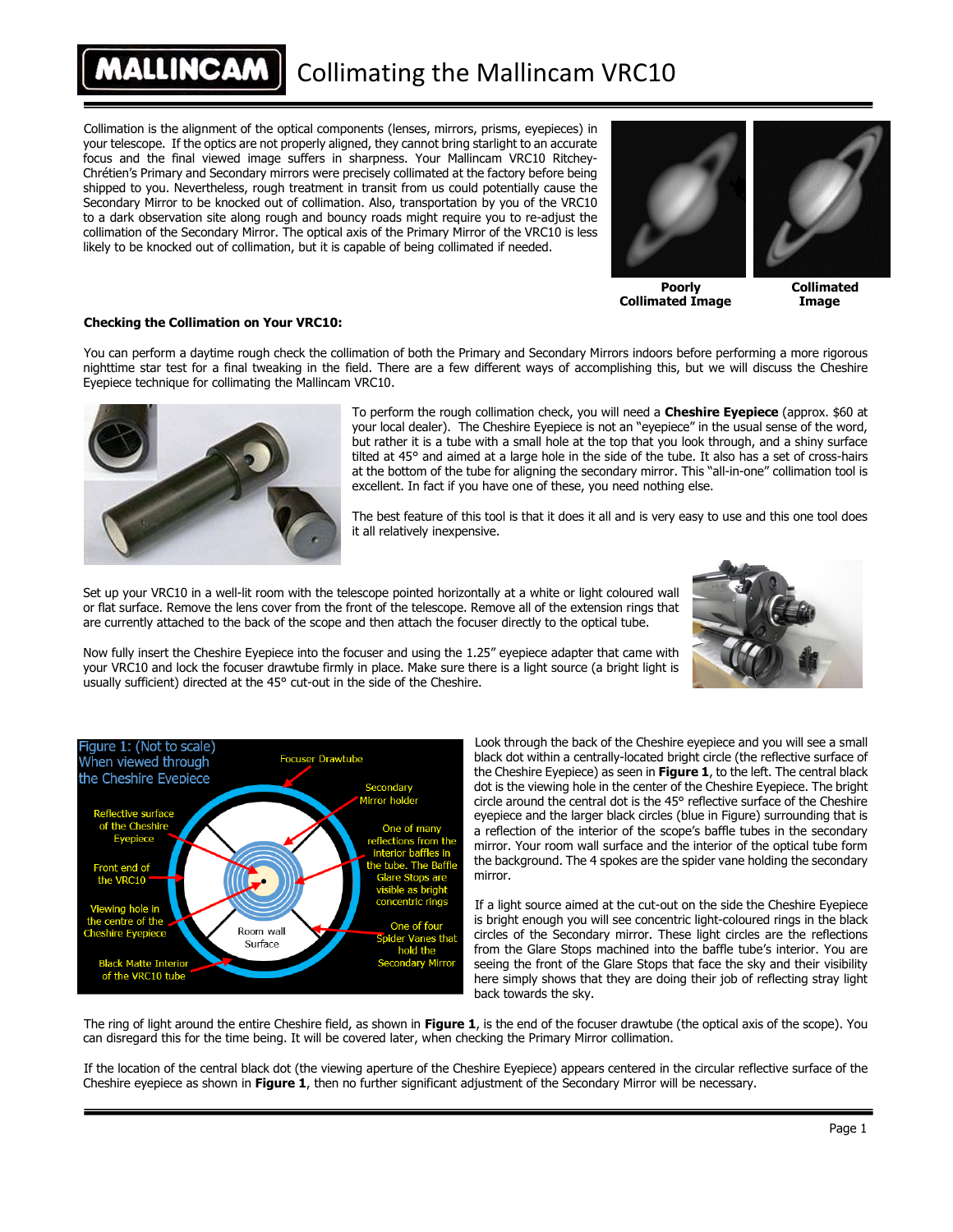### **Performing a Secondary Mirror Collimation:**

If the location of the black dot of the viewing aperture appears to be offcentre as in **Figure 2** below then we will need to adjust the three Secondary Mirror collimation screws until the viewing aperture is centered as closely as possible in the Cheshire's circular reflective surface.

To collimate the Secondary Mirror, you will require a 4mm hex key. It is recommended that you use a hex key that has a handle rather than one that has just a bend. I would attach a small wrist strap through the handle and wrap it around your wrist in such a manner as to prevent the hex key from falling into the telescope tube if you happen to drop it.





You will only be adjusting the three hex head screws around the perimeter of the center Head Screw, so it is very important that you **do not adjust** the central recessed Phillips-head screw in the Secondary holder. This screw provides the precise mirror spacing required for the VRC10 to operate properly and any adjustments will degrade image performance.

As you adjust each of these collimation screws you will need to make equal counter-adjustments to the other two screws. In other words, as you tighten one screw you will need to loosen, by an equal amount, the other two screws. The opposite is also true. If a screw is loosened, the two opposing screws should be tightened. When the process is complete you should have equal tension on all three screws. Only minor adjustments should be required to fine-tune the collimation of the secondary mirror.

Adjust the screws no more than a sixteenth of a turn or less at a time as this will help prevent accidently putting the optics grossly out of collimation. The image of the Secondary's shadow will move in the direction of the collimating screw that is being tightened. If the Secondary's shadow needs to be shifted in a direction between two screws, those two must be tightened to make the image shift in that direction, while the single screw on the opposite side should be loosened. The force vector diagram on the right will show you how different adjustments affect the tilt of the secondary mirror. It will take a couple of trials before you become comfortable with moving the viewing hole to the centre of the reflecting surface.





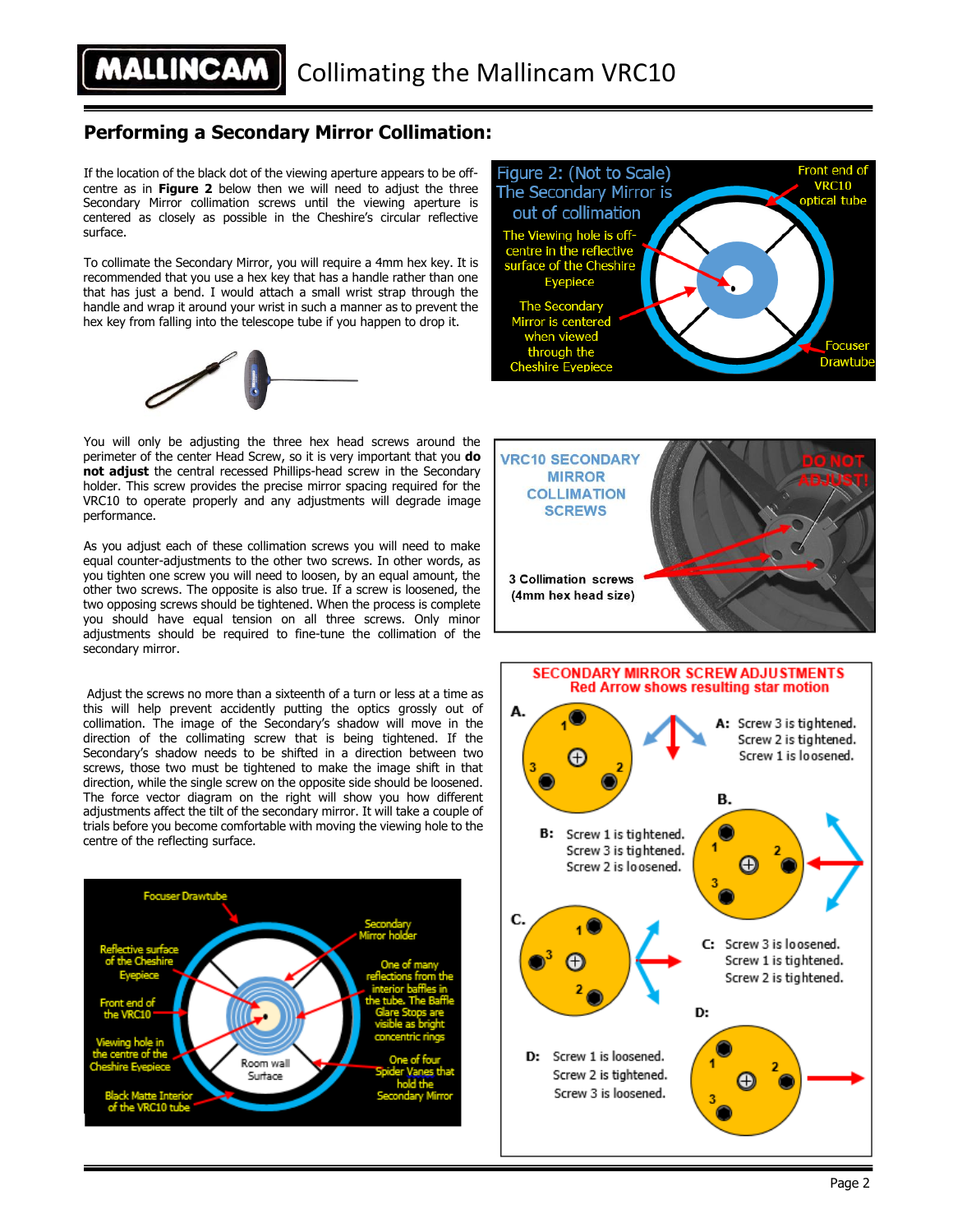## **Star Collimation:**

To obtain the optimum imaging performance it is best to implement a star test to confirm the accuracy of your collimation. The star test relies on using your Mallincam Camera and an out of focus star for collimation. Since seeing conditions will affect both the process and the end result, you may find it somewhat more difficult to collimate this way than using the Cheshire Eyepiece and collimating indoors. You may find it easier to connect the camera's output to a small monitor that you can place near the front of the telescope so that you can immediately see how your adjustments affects the star's image.

Install the extension rings between the scope's rear cell and the focuser, the number of extension rings depends upon the imaging camera and focal reducers attached to the camera. Using the 1.25" compression ring adapter, insert your camera directly into the focuser drawtube and visually center and focus on a bright star close to the Zenith being certain that the focuser tension and drawtube lock knobs are tightened firmly after focusing on a star. You do not use a star Diagonal in this setup (you will usually never use a Diagonal when imaging with the VRC10).

The diagram below illustrates the appearance of collimated (top) and out of collimation (bottom) images of the star being examined. The top left image is the diffraction pattern in a collimated scope. The centre and right hand images show what the star looks like when roughly focused and sharply focused. The bottom row of images show the same sequence through an out-of-collimation scope.





If after viewing the image you determine that collimation is needed, then centre a bright star in the monitor's image and magnify the image as much as you can without losing too much detail. Now defocus the image of the star until it is large

enough to show the diffraction pattern, which will look like a bull's-eye with the circular shadow of the Secondary Mirror holder in the center with the four Secondary support Spider Vanes, as shown in the image on the right. If the shadow of the secondary is not precisely in the center of the diffraction rings, then you will need to adjust the collimating screws to tilt the Secondary Mirror until the shadow of the Secondary is centered in the diffraction pattern and the diffraction rings are

concentric. Again, it is a lot easier to perform this procedure with a monitor or laptop in a location where it is convenient for you to observe the image as you make your adjustments.

Always make any adjustments to the collimating screws in tiny increments, only about an eighth to a sixteenth of a turn at a time. The image of the Secondary shadow will move in the direction of the collimating screw that is being tightened. If the Secondary shadow needs to be shifted in a direction between two screws, those two must be tightened to make the image shift in that direction, while the single screw on the opposite side should be loosened. As each adjustment is made, the Secondary shadow will move off center. Re-center the star's image in the field before making the next adjustment. You need to keep the star precisely centered in your field of view while collimating, which is critical to avoid false negatives.

Refer to the diagram on the right, which show the direction the star image will move when different combinations of collimating screws are loosened and tightened. The screws that must be adjusted depend on the orientation of the three collimating screws in relation to the desired star movement direction.

**SECONDARY MIRROR SCREW ADJUSTMENTS** Red Arrow shows resulting star motion A: Screw 3 is tightened. Screw 2 is tightened. Screw 1 is loosened. Œ В. **B:** Screw 1 is tightened. Screw 3 is tightened. Screw 2 is loosened. C: Screw 3 is loosened. Screw 1 is tightened. Screw 2 is tightened. D: D: Screw 1 is loosened. Screw 2 is tightened. Screw 3 is loosened.

The correct alignment of the Secondary Mirror is critical in determining if the optical axis (Primary Mirror) of the VRC10 requires alignment. Be certain you have properly aligned the secondary mirror before proceeding to the next step of adjusting the optical axis collimation, using the primary mirror collimation screws shown below.